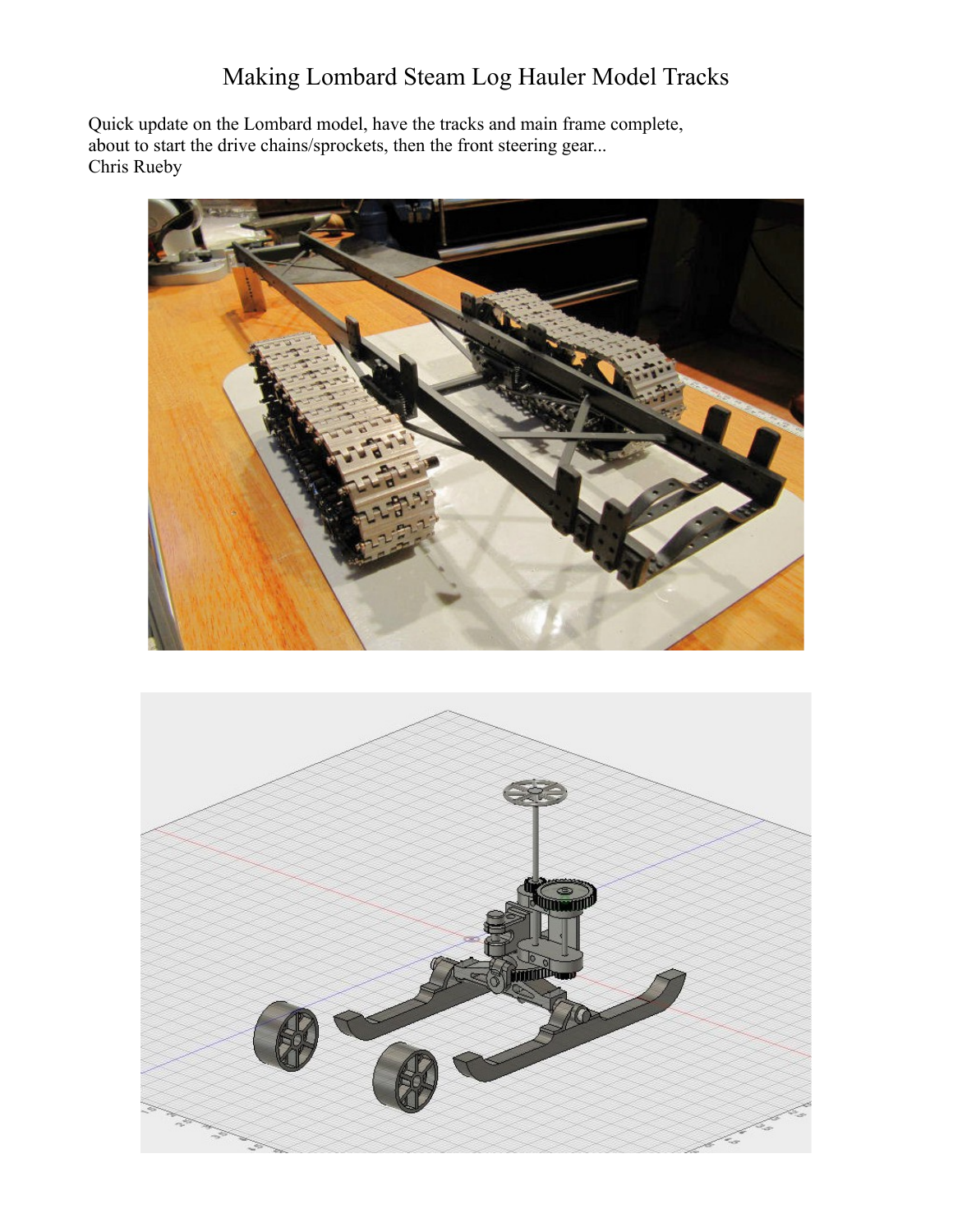I am modeling it all up in 3d to generate the blueprints, but my lathe and mill are all manual, no cnc. For the tracks and chains I made jigs to hold the parts in a repeatable way, so I could do the same cuts over and over. My machines are Sherline brand tabletop ones, which work out well for all the small parts. I do have a rotary table attachment for cutting gears and drilling circular hole patterns. Attached is a picture of my model shop. I was a firmware engineer, not a machinist, so this has all developed as a hobby for building steam engines and the occasional clock. I've been building models since I was a kid, they are just getting more involved!

Here are a sequence of pics of how the machining jig worked for making the tracks - it has a screw down clamp to hold the parts in position, and a recess to hold the track blanks in place. For each operation I positioned the jig once, then ran all the parts through that operation before moving on to the next operation:



trim plates to length: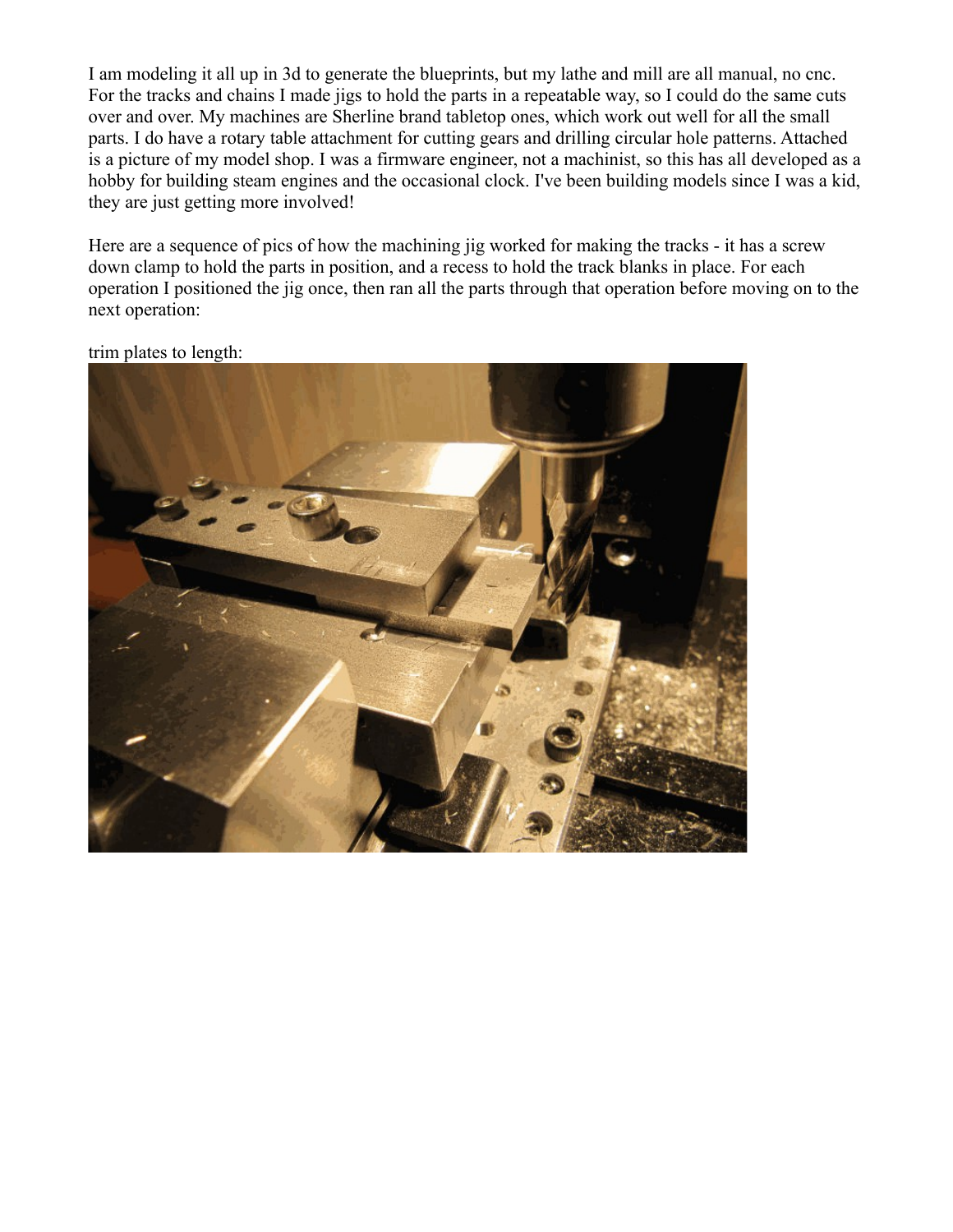## round over sides



cut slots

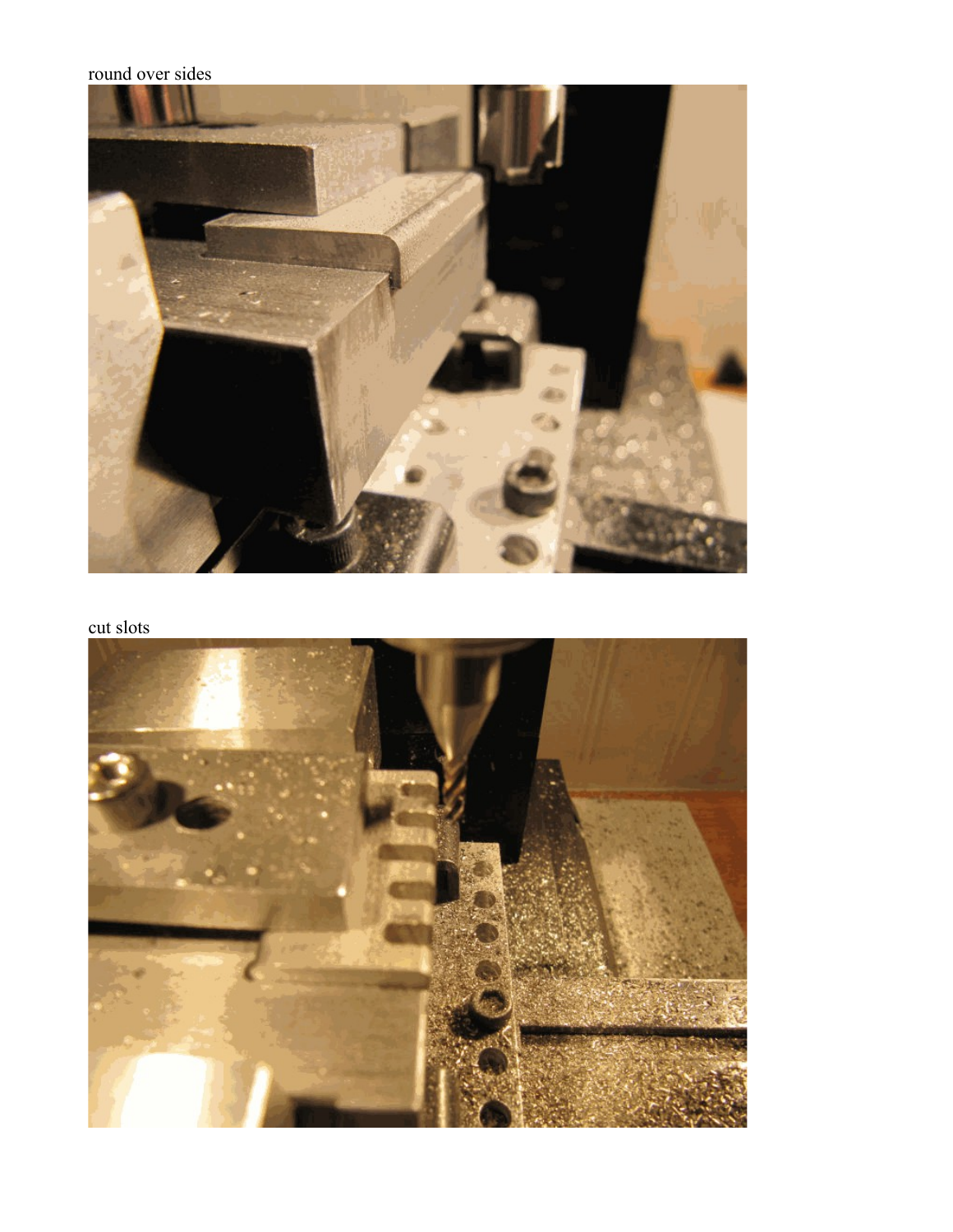## cut slots on second side



with jig vertical, square up ends of the slots

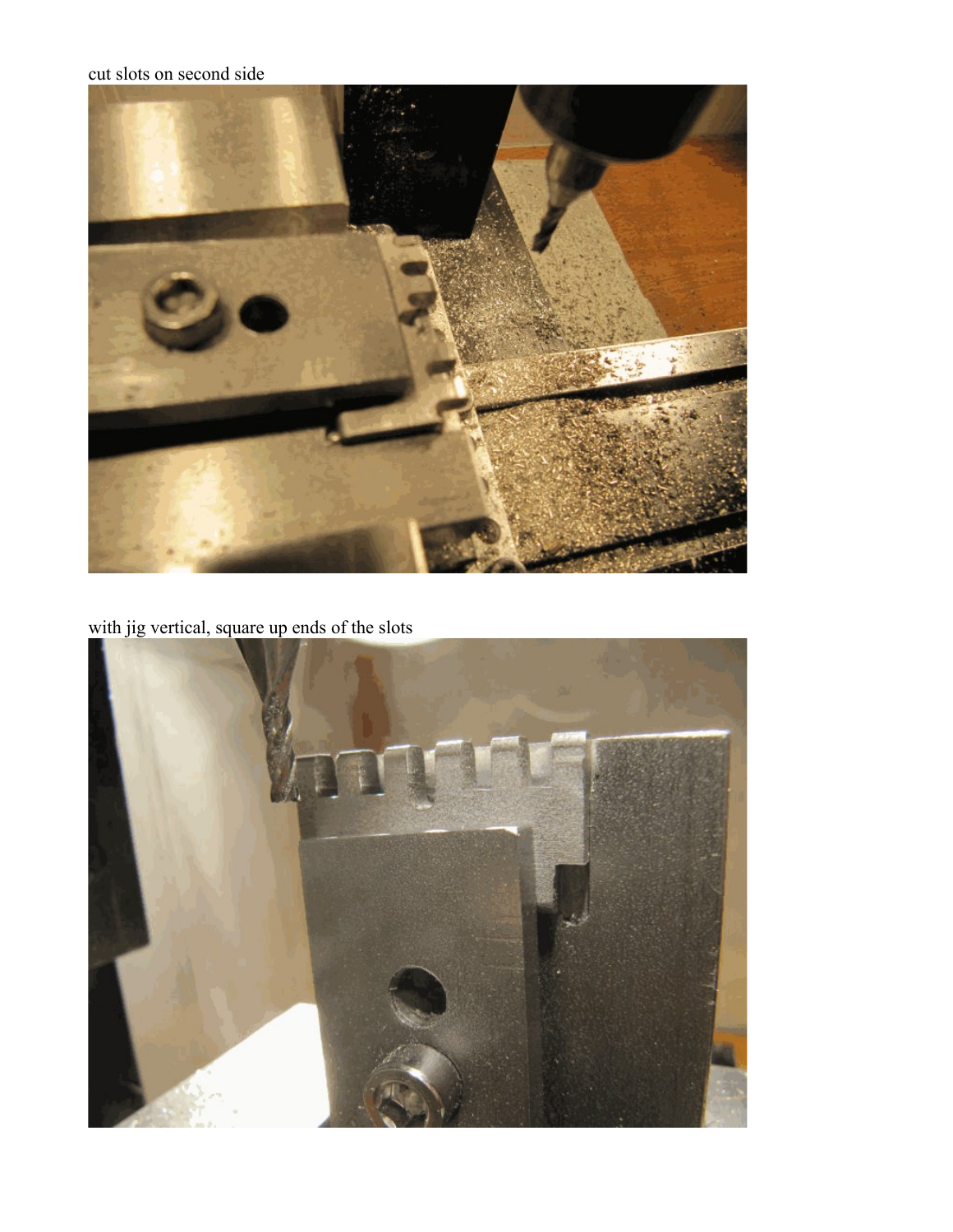with jig on its side, drill the pivot holes



cut roller bearing grooves on inside

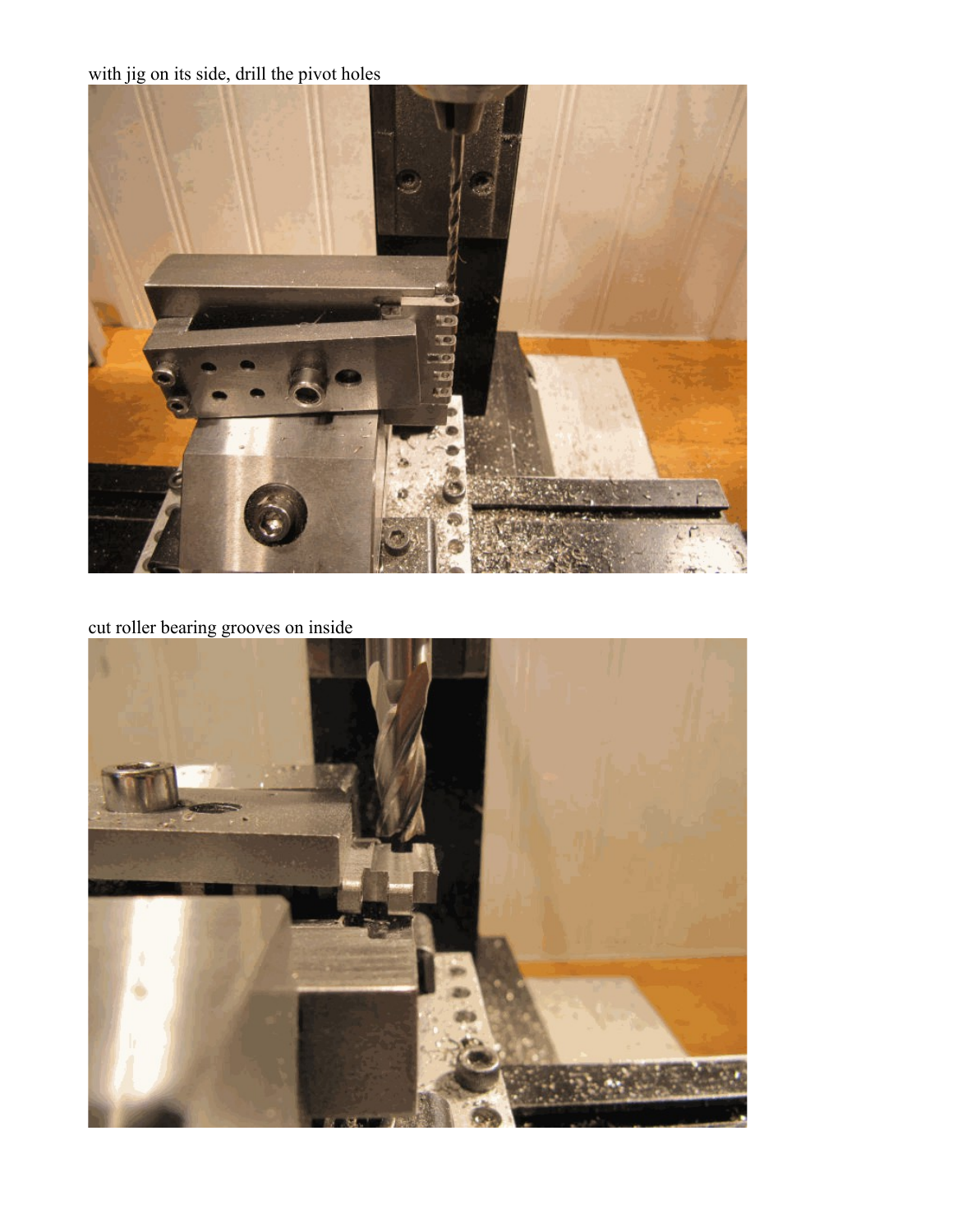and angle jig to hold for shaping the outside with a ball end mill



and finish with a run through the tumbler with some ceramic media to give a better finish:



Similar jigs were made for making the chains, riveting, and drilling the pivot pins for the cotters.